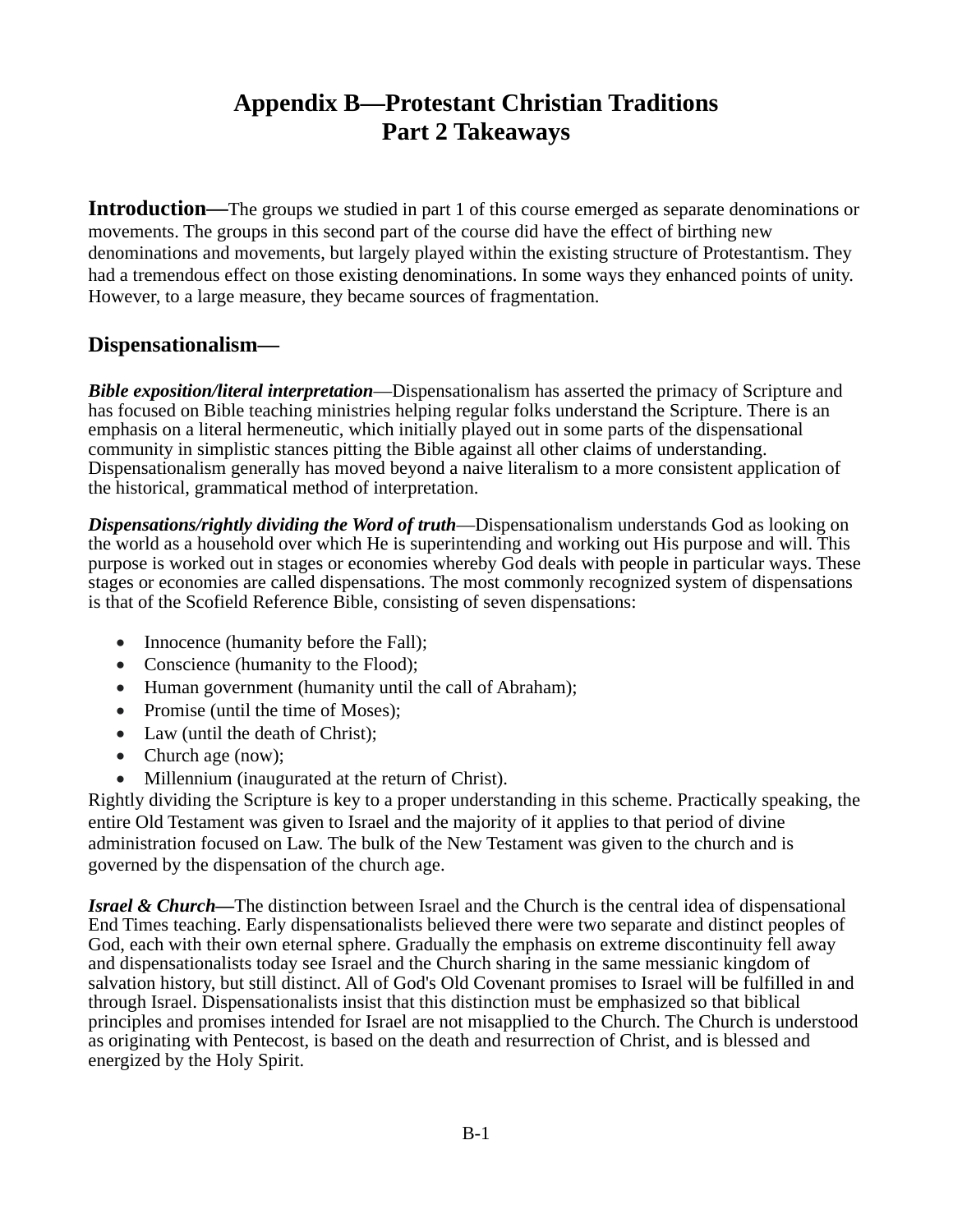*End Times teaching & function of Christian hope—*Dispensationalism's focus on eschatology (End Times teaching) in many respects revived the doctrine of the Second Coming of Christ in Protestant traditions and made it meaningful in the churches. That doctrine had languished from neglect. This interest has proven to be a double-edged sword—fueling evangelistic and missionary activities with the hope of salvation prior to the rapture while contributing to the withdrawal of people from worldly occupations, politics, and institutions, and largely abandoning the public forums of the nation. However, that latter reality was primarily a legacy of fundamentalism, of which dispensationalists were a part, but only a part.

*Local church/Ecumenical player on conservative end—*Dispensationalism places its emphasis on the universal church, rather than local or denominational structures. In many regards, this feature of dispensationalism has been the "glue" for many aspects of American fundamentalism and evangelicalism. This has also been a factor in the birth of numerous para-church ministries, evangelistic organizations, faith missions, and discipleship ministries in American evangelicalism in the  $20<sup>th</sup>$ century.

However, critics point to a lack of emphasis on the church as a visible and local institution and there is some substance to that claim. Darby and many early dispensationalists saw what they perceived to be apostasy in many of the denominations of their day. Darby developed a distinct understanding of the church. He did not think the church should be identified with any institution, but was a spiritual fellowship. That de-emphasis on the institutional aspects of the local church had the effect of neglecting any number of pastoral concerns. As dispensationalism matured and grew, those pastoral concerns came to the fore in the movement. While continuing to understand the church as a spiritual entity, and not involved with the world, the community aspects of the church, its "body life", and the need to encourage and build up one another emerged in dispensational teaching.

*Impact on American evangelical scene*—Dispensationalism has become very popular with American fundamentalism and evangelicalism, especially among nondenominational Bible churches, Baptists, and, in its eschatology, among Pentecostal and charismatic groups. There is not a substantial dispensational presence in mainline churches. Community and Bible churches are the most common ecclesiastical affiliations of dispensationalists. Dispensationalism has served as a type of ecumenical glue for fundamentalists and conservative evangelicals and figures prominently in the formation and support of many para-church organizations.

Its prophetic stance looms large in its support of the nation of Israel. Dispensationalists typically endorse the modern state of Israel, consider its existence as a political entity as God revealing his will for the Last Days, and vigorously reject anti-Semitism.

#### **Pentecostals and Charismatics—**

*Fourfold gospel—*Classical Pentecostalism is characterized by a "constellation of motifs", sometimes referred to as the "fourfold gospel":

- Salvation as proclaimed in John 3:16, usually understood in the framework of Wesleyan-Arminianism;
- Baptism of the Holy Spirit as seen in Acts 2:4, evidenced by speaking in tongues (this opens onto the distinctive Pentecostal understanding of sanctification);
- Ready availability of divine healing as seen in James 5:15. Pentecostals emphasize the gifts of the Spirit, but particularly speaking in tongues and gifts of healing. Once again, this reflects the Pentecostal emphasis on God's continuity in His dealings with the world. You see healing in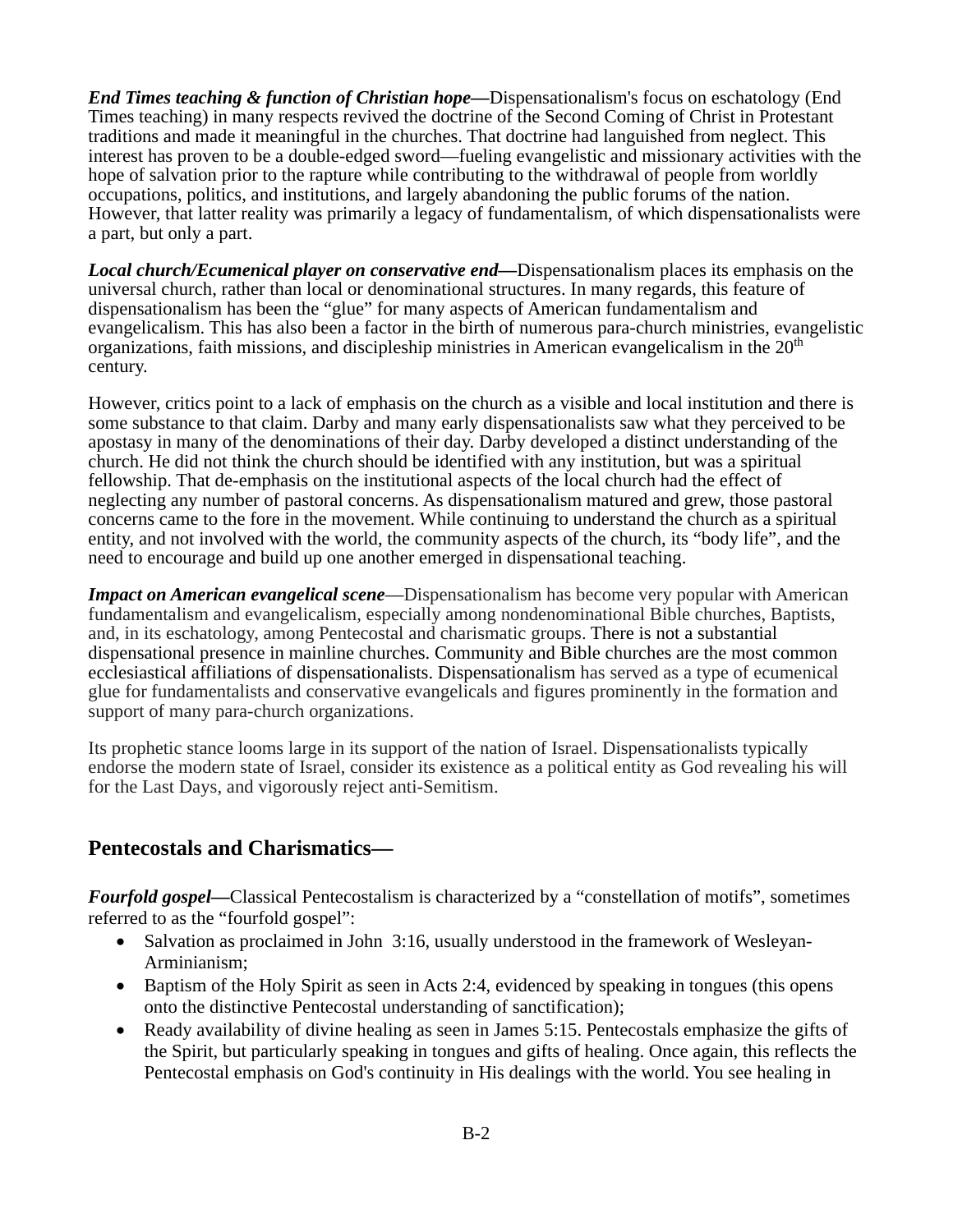both the Old Testament and in Jesus' ministry in the New Testament;

• Imminent return of Jesus Christ according to 1 Thessalonians 4:16-17, understood in the framework of pre-tribulational (e.g. dispensational) premillennialism.

*Needed emphasis on the Holy Spirit—*The Pentecostal emphasis is on God's continuity in dealing with the world. The way God works through His Spirit, the way this work manifests itself in the lives of His people, and the way His people experience this work in their lives remains the same yesterday, today, and forever. The God-produced experiences of the early church, particularly those recorded in Acts, provide patterns for God's activity in this age and every age. The emphasis on the Spirit's work and his distribution of spiritual gifts has caused disruption in Protestant denominations. However, it has also flagged a neglect of the Spirit in Protestant teaching and practice.

*Sanctification—*Most Pentecostals find their heritage in the Wesleyan holiness tradition or in movements heavily influenced by that view of sanctification. As a reminder, the Wesleyan tradition taught the view of entire sanctification or a version of spiritual perfectionism. I am not of that view. I am in accord with the general Protestant view of a gradual sanctification in this life that will be completed in glory. However, that gradualism in Protestant circles of today sometimes seems quite complacent.

The earnest commitment of many Pentecostals, whether they be second work of grace people or third work of grace people, brings a needed emphasis on a sanctified lifestyle. They should serve as a spur to our own commitment to "go on to maturity".

*Praise as getting faith airborne—My experience in Pentecostal settings has been a wonderful rich one* in praising God. Too often in my own experience, I go too quickly to my concerns or to the concerns of a community that I'm involved with and neglect and short-sheet praise to God. Sustained and heartfelt praise is what often gets our faith airborne. We start afresh in seeing almighty God for who He is and begin to place our concerns in their proper perspective. Pentecostals, with their emphasis on praising God, have much to teach their evangelical cousins.

*Too much attention to mystical manifestations—*Pentecostals emphasize experience. The stress placed on the gifts of the Spirit, particularly speaking in tongues and healing, tend to highlight the spectacular gifts over the others. Pentecostals are generally committed to *sola scriptura* as a concept and to being servants of the Lord. However, they sometimes struggle to overcome the temptation to elevate spiritual experience to the same level of authority as the Bible and deem the flashy spiritual gifts as more important than the others.

*Speaking in tongues*—Pentecostal believers "speak in tongues", a vocal phenomenon believed by Pentecostals to include an endless variety of languages. These languages may be an unlearned human language, such as happened on the Day of Pentecost, or it might be of heavenly tongue of angelic origin.

Within Pentecostalism, there is a belief that speaking in tongues serves two functions. First, tongues serves as the *initial evidence* of the second or third work of grace, the baptism by the Holy Spirit,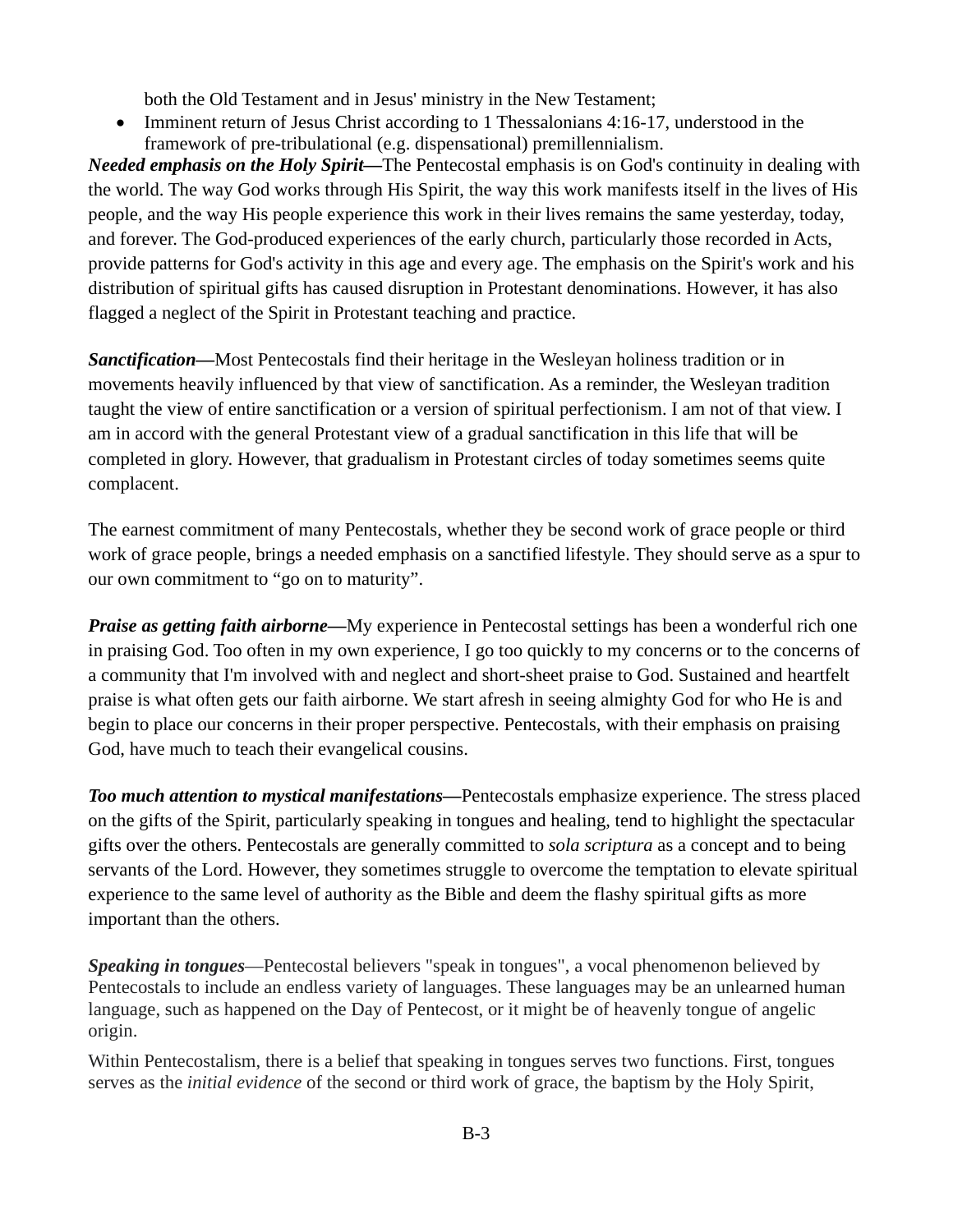and in individual prayer. This type of tongue speaking forms an important part of many Pentecostals' personal daily devotions. When used in this way, it is referred to as a "prayer language" as the believer is speaking unknown languages not for the purpose of communicating with others but for "communication between the soul and God".

Second, besides acting as a prayer language, tongues also function as a spiritual gift. Its purpose is for gifted persons to publicly "speak with God in praise, to pray or sing in the Spirit, or to speak forth in the congregation".

*Prophetic voice vs Montanus waywardness—*Pentecostals understand Scripture as inspired, the final, fully trustworthy rule of faith. The heralds of that Word need to speak forcefully to the situations in the Church finds itself. The "prophetic voice" is that which takes on the unpopular theme that the Church is neglecting and deliberately "meddles". That is, it insists that the people of God develop ears to hear instruction they have been neglecting to obey.

However, more than a few Pentecostal groups view certain leaders as prophets with authoritative messages from God. The best of these look to see these messages confirmed by Scripture, but there are many examples in which these messages and messengers are viewed as independently authoritative. This is particularly a phenomenon of concern in the Global South today.

The Church may be revisiting the Montanus controversy of the Second century of our era. Montanus was a preacher claiming to have new and unverified revelations from God. He wasn't denying the Word so much as ignoring it because the new revelations seemed so much more interesting and provided him with so much more clout.

*Avoiding trinitarian foibles—*In the early 1900s, Pentecostals split into two camps over the nature of the Godhead, those who accepted the Trinity and those who viewed the doctrine of the Trinity as polytheistic. The majority of Pentecostal denominations believe in the doctrine of the Trinity, which is considered by them to be a matter of Christian orthodoxy. Oneness Pentecostals are non-Trinitarian believers. In Oneness theology, the Godhead is not three persons united in one substance, but one God who reveals himself in three different modes. Thus, God relates to humanity as our Father within creation, he manifests himself in human form as the Son in the incarnation as Jesus Christ, and he is the Holy Spirit by way of his activity in the life of the believer. The Oneness doctrine is a form of modalism, an ancient teaching considered heresy by the early church.

*Health and wealth—This is a danger in preaching that is broader than just in Pentecostalism, but it* does seem to be particularly a problem in Pentecostalism. The assumption is that God wants us to be healthy, wealthy, and wise. Well, at least healthy and wealthy. This has gained a large hearing in materialistic America as well as in the destitute regions of the Global South.

Prosperity theology is a particularly controversial doctrine involving charismatic preachers and televangelists. This doctrine is centered on the teaching of Christian faith as a means to enrich oneself financially and materially, through a "positive confession" and a material contribution to Christian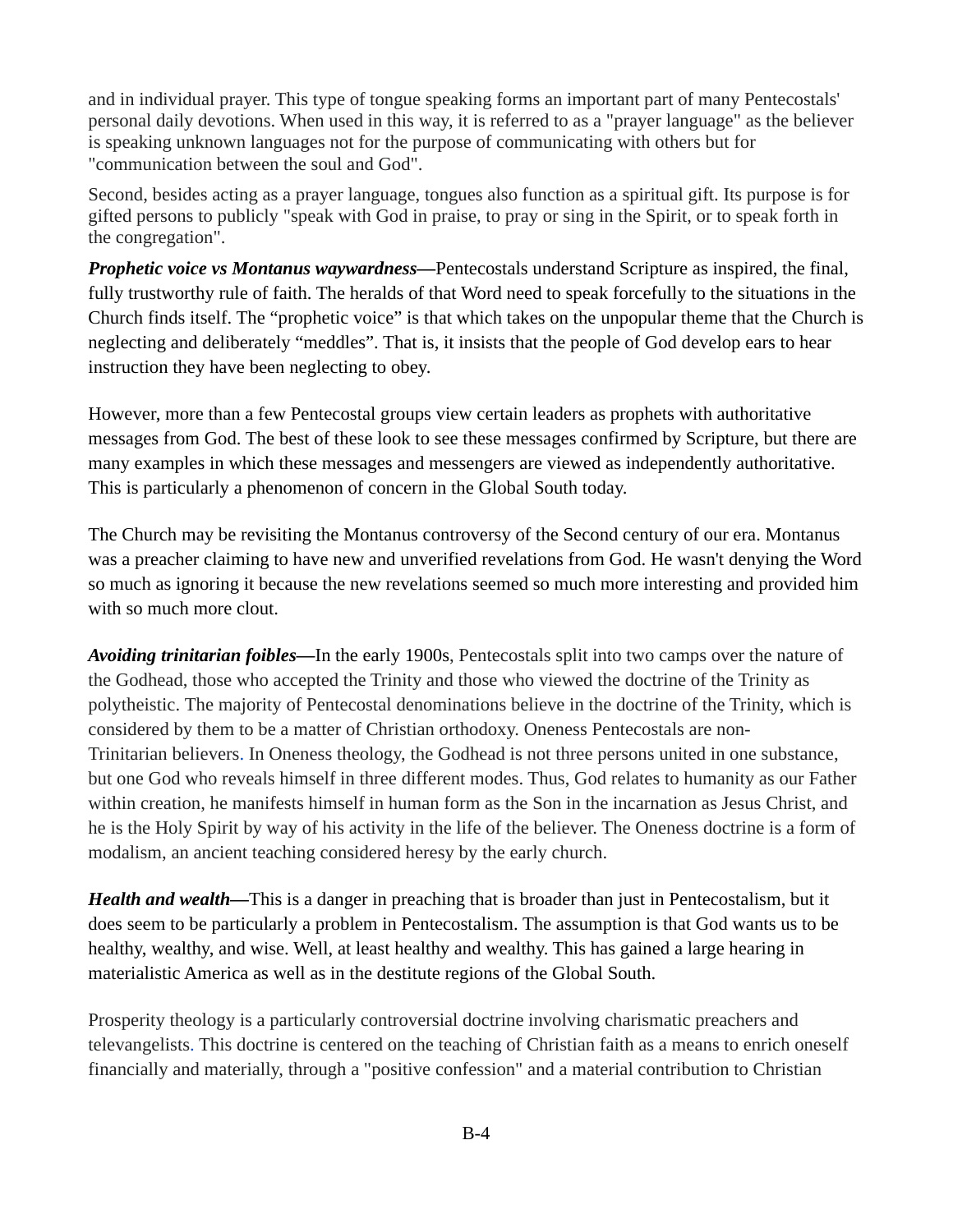ministries. Pentecostal pastors adhering to prosperity theology have been criticized by journalists for their lavish lifestyle and their overt commercialism*.*

*Making peace with the academy—*Pentecostals have not devoted much energy to theological development. Worship, evangelism, and Christian service have generally taken precedence over theology in their communions. With their growing exposure to and involvement with other Christian traditions, there are increasing calls for "informed Pentecostalism" that ask Pentecostals to "make peace with the academy" and understand that Jesus is Lord of learning too.

## **Classical Liberalism—**

*Richard Niebuhr's characterization—*Many Christians were critical of liberalism and the biblical criticism it spawned. These critics characterized the end result of liberalism much the way Richard Niebuhr did later in the 20<sup>th</sup> century: "A God without wrath brought [people] without sin into a kingdom without judgment through the ministrations of a Christ without a Cross."

*Divine immanence over transcendence*—Liberals de-emphasized the transcendence of God, the reality of God apart from the world. They believed that concept was unacceptable to moderns. So they tended to identify the supernatural with the interior spirituality of people and then to link the spiritual with human consciousness, the intellectual and emotive side of people. The life coursing through the world (they were very comfortable with ideas of God's immanence in the created realm) and in human consciousness was "God". Their view of God's immanence seemed to fit well with scientific studies. God worked entirely through natural laws. Many agreed with the popular characterization: "Some call it evolution, and others call it God.

*Lack of doctrine of personal sin; insight to corporate nature of sin—Humans were not seen as* inherently sinful and separated from God. Sin on the individual level was seen as a minor peccadillo rather than a radical evil that necessitated the incarnation and atonement. When the liberals lathered up about sin, societal evils and social structures were the target. As a result, personal conversion becomes a non-issue. Liberal salvation was a moralistic one and fundamentally a societal and corporate one. Redemption was seen as a mystical communion with Christ in the community of the church working to establish the kingdom of God on earth.

*Rise and effects of biblical criticism—*Liberals made a wholesale assault on the *sola sciptura* foundation of traditional Protestant faith. The rise of textual criticism shook the confidence of many in the inspiration, accurate transmission, and preservation of the biblical text. A thoroughgoing antisupernaturalist presupposition undermined the traditional understanding of the authorship of the biblical books, their proximate dates, their milieu, and their historical accuracy. It served to undermine the unique character and authority of the Bible in both scholarly and worshiping communities.

*Loss of uniqueness of Christ; search for historical Jesus and the great reversal—*With the attack on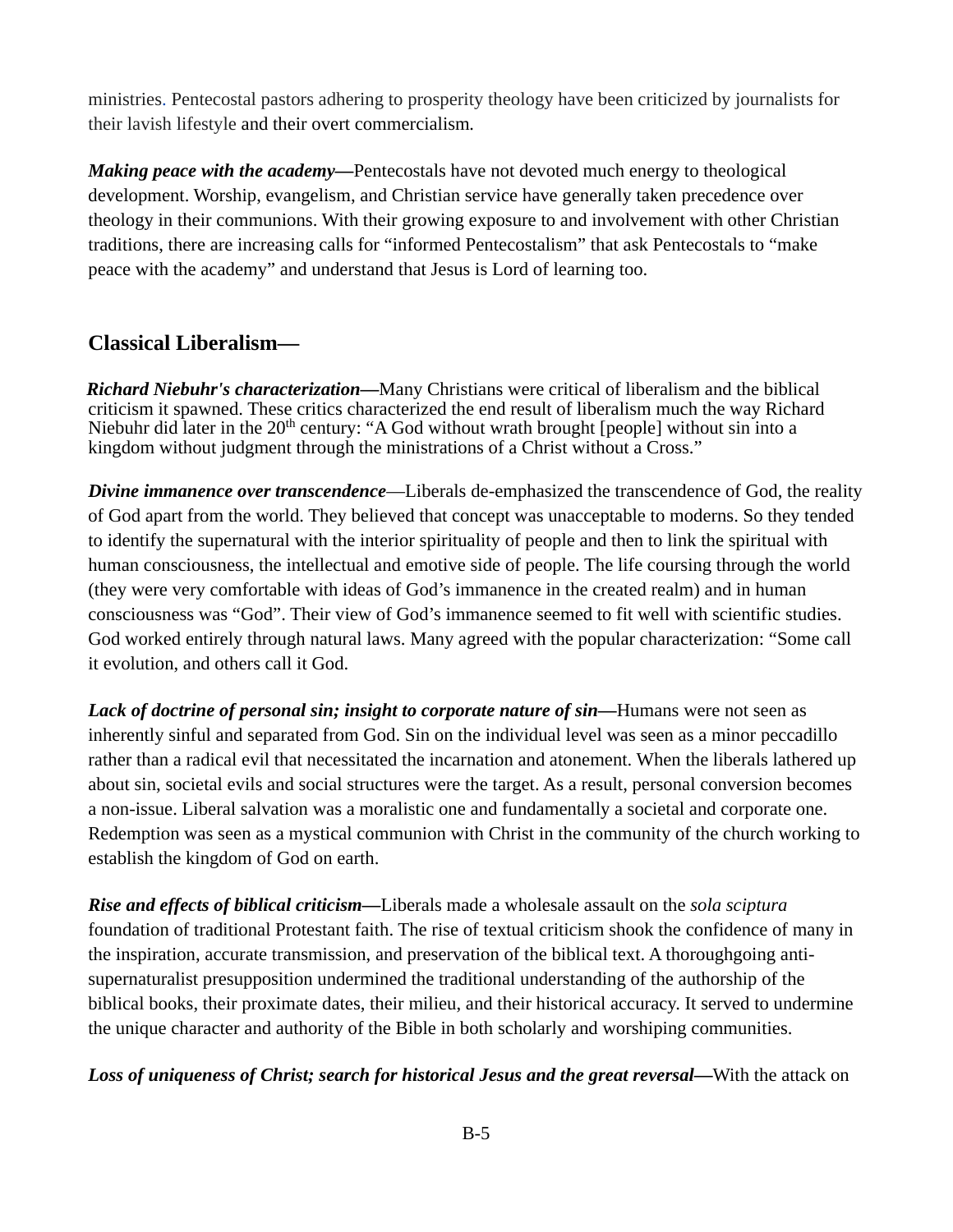the supernatural content of the New Testament, came the denial of the "Christ of faith" and a resulting search for the "historical Jesus". Since the history of the Bible was essentially relegated to myth or fabrication, this "search" was long, arduous, and ultimately unsuccessful. It has been described as liberal Protestantism looking back through many centuries of "Catholic darkness" only to find a Jesus that was the reflection of a contemporary liberal Protestant scholar.

The Jesus of liberalism bore little resemblance to the church's historic understanding of Jesus as having both a human and a divine nature joined together in one person. Jesus was seen as fully human but only human. He was not so much as Savior as an example. He was the founder of a religion who embodied in his own life what he taught concerning God. This God-knowledge flowed naturally from him and was unique to be sure, but it was not an ontological reality. This unique God-knowledge constituted him as the Son of God and was the source from which his vocation flowed. But this was not the Jesus of the Council of Chalcedon orthodoxy, the hypostatic union of God and man in one person.

*Social activism as "kingdom politics"*—Liberalism, particularly in America, took on an activist cast. The social gospel sought to right social injustice but at the expense of a recognition of personal sin and the need for personal piety. There was a blending of the church's agenda with the agenda of secular political systems, often making these agendas indistinguishable.

**Neo-Orthodoxy—**Neo-Orthodoxy made a number of contributions moving towards traditional orthodoxy in their critique of classical liberalism.

*Transcendence of God—Karl Barth once said "You cannot speak about God by speaking about man in* a loud voice". God is the wholly other, absolutely transcendent. This flew in the face of the prevailing liberalism of the day that focused on God's immanence in the world almost to the exclusion of his transcendence. Barth went so far as to deny natural revelation. In that denial, he went beyond the biblical witness. It has been quipped that, for Barth, God got lost in outer space!

*Reality & depth of sin—*Neo-Orthodox dons rejected liberal denials of the sinfulness of humanity. The early Neo-orthodox theologians thoroughly learned the lessons of World War I. There was a reassertion of the radical sinfulness of humanity in individual lives and in societal structures.

*Centrality of Christ—*Jesus is the God-man, fully divine and fully human. Barth, at least, affirmed the virgin birth and maintained that the atoning death of Christ was objective, so objective that it contained the seeds of universalism. By His death, Christ secured the reconciliation of all humanity to God. However, there were a number of other ways that Neo-Orthodoxy went in a different direction than traditional orthodoxy—

*Truncated understanding of revelation—*Neo-Orthodoxy rejected the traditional Protestant understanding of revelation as propositional and opted for an existential understanding of revelation in personal encounter. For Neo-Orthodoxy, the Bible serves as a witness to revelation, a sort of literary burning bush, if you will. God revealed Himself to the authors of Scripture, as he did to Moses at the burning bush, who then recorded their encounters with Him. Reading these recorded encounters can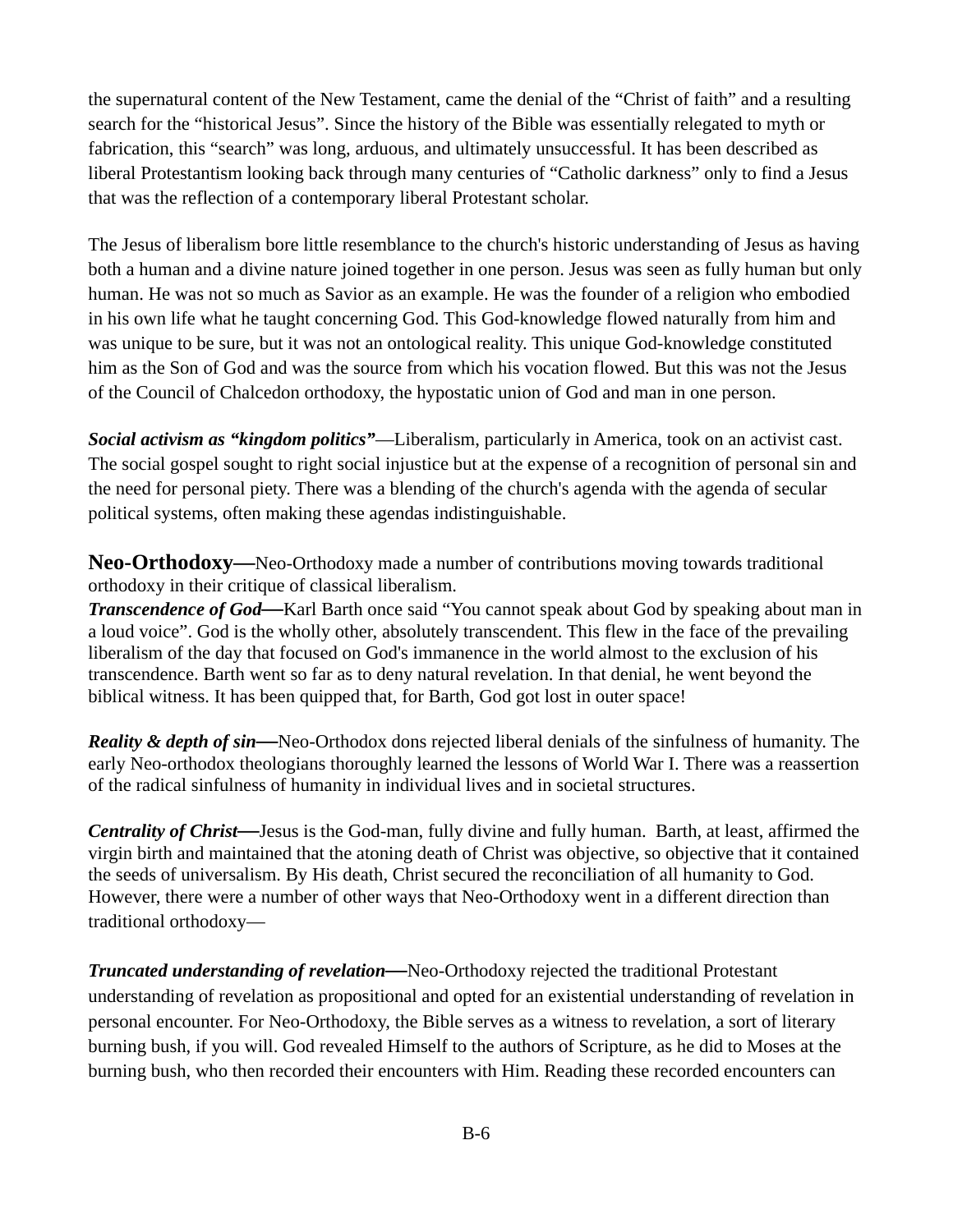and often does serve as an occasion for the reader's own encounter with God.

The Neo-Orthodox idea of revelation is actually quite close to the traditional Protestant idea of the illumination of Scripture. While Neo-Orthodox embraced biblical critical studies, they did not think that critical study of the provenance of the text destroyed the possibility of encounter and thus of divine witness. They deny that the Bible is inerrant and assert that such a belief falls prey to docetism, that is, in denying the essential humanity of the Scripture. The Bible is a human product and as such prone to error. God condescends to speak through the text of a human fallible document. The Bible is God's Word only to the extent that God causes it to be His Word. He does that when He speaks through it in personal encounter.

The Neo-Orthodox understanding of the Scripture was an attempt to steer a course between the liberal view of the text as a totally human account of humanity's evolving religious consciousness and the view of Scripture that sees it as God-breathed and without error in the original manuscripts.

*Implicit universalism—An implicit universalism based on the radically objective idea of the* atonement runs through Neo-Orthodox thinking, at least that of Barth. Thus, for example in Romans 5, the analogy between Adam and Christ works this way—all fell in Adam and all are redeemed in Christ.

*Existentialism as theological carrier—*As Neo-Orthodoxy progressed, theology seemed to become the handmaiden of philosophy rather than vice-versa. Neo-Orthodoxy is heavily contextualized in existentialism. It arose in the portion of the  $20<sup>th</sup>$  century that was existentialism's heyday and it, as a theological school, reflects that reality. This was particularly problematical when such theologians as Rudolf Bultmann and Paul Tillich seemed overly infatuated with the atheistic existentialism of Martin Heidegger.

#### **Liberation Theology—**

*Group anthropology rather than theology*—My candid take on liberation or contextual theology is that it is postmodern anthropology dressed up in theological garb. It starts with a social and very ideological agenda and aims to implement that agenda with the Bible (and God himself) as tools to accomplish the desired result. Its presuppositions are decidedly postmodern.

*Postmodernism* is, in essence, an anti-worldview. Large scale theoretical interpretations of reality capable of universal application don't exist according to this view. Worldviews claiming to be foundational to understanding reality are oppressive structures implemented by the dominant cultural group. There is a vital need to deconstruct ideas of reality based on these constructs. Reality is whatever individuals or communities make it out to be. Basic tenets include:

- *Truth, meaning, and morality do not exist objectively—*They are constructs of individuals and/or communities. What constitutes truth is relative to the individual or community holding the belief.
- *Cultural forces completely shape individuals—*Culture determines who we are; language determines how and what we think. This is neither right nor wrong; all cultures and language forms and patterns are equally valid. There is no objective truth and all human practices are reducible to cultural or linguistic patterns that are not themselves either right or wrong.
- *Individual identity undermined—Postmodernism sees people as existing primarily as members* of groups. The idea of American individualism is an illusion, a mere creation of the middle class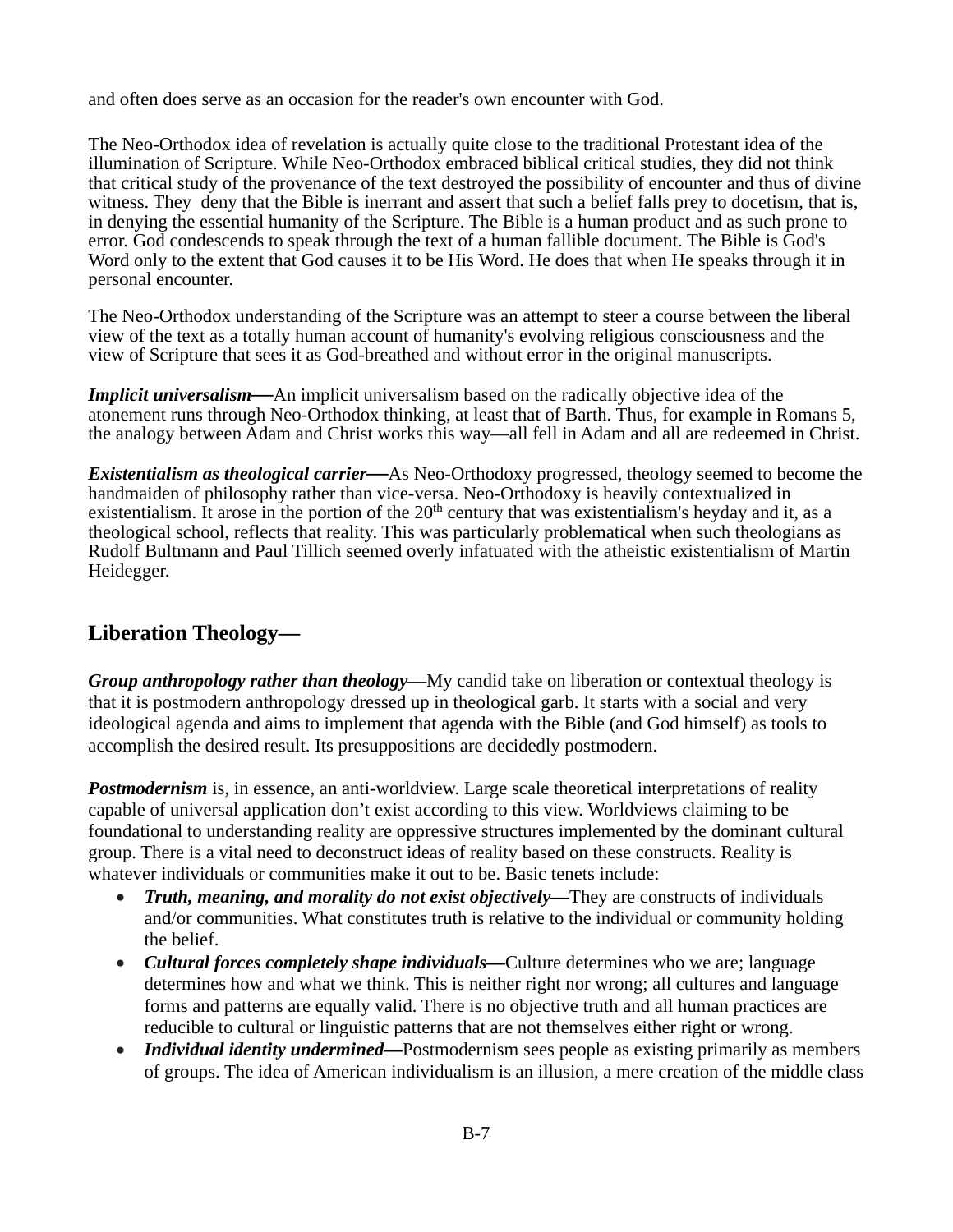cultural values of independence and introspection. Identity is primarily collective and group identity sets an individual's plate. Thus, under the mantra of "diversity", what really emerges is a new tribalism.

- *Humanism undermined—*There is no universal humanity; each culture constitutes its own reality. Traditional humanistic values or values derived from an understanding of human beings as created in the image of God and charged with a cultural mandate with respect to the created order are really canons of exclusion and oppression of the natural environment. Groups must empower themselves to assert their own values and take their place with other planetary species.
- *Transcendence rejected—*There are no absolutes and even if there were, we would have no access to them. We are bound to our culture and circumscribed by our language. Society is not subject to overreaching moral law, it makes its own law. Moral values are simply expressions of preference and power.
- *Reason undermined; objective truth undermined—*Reason and objective truth are illusions, masks for cultural power games. Postmodernism not only rejects the possibility of any worldview ("metanarrative" in postmodern terms) but also in any belief in coherence itself. Belief in a worldview that is foundational to reality and providing an integrating coherence is seen as inherently oppressive.
- *Power games are what it's all about—*All human institutions and relationships, all moral values, all human creative endeavor are just expressions and masks for the desire for control. There is no truth, value, or overriding concern other than what certain cultural groups assert. Reduced to its essence, it involves the inner drive to get what you want and to overcome the oppression of others.
- *Deconstruction of the present reality is a necessary step—*Modern society, with its rationalism, order, and unitary concept of truth, must be replaced by a true cultural pluralism. Society must be segmented into its constituent groups for this to happen. Paradigms of the past must be dismantled and previously marginal groups brought to center stage.

*Practice (orthoproxy) precedes reflection (orthodoxy)—This became the mantra as liberation theology* burst onto the scene in the 1970s and afterwards. We want action not a bunch of yak. It stokes the idealistic fires of youth. But how can one have right practice if one does not have a prior view of what is in fact right? Right praxis ultimately depends on right thinking. If orthodoxy does not precede orthoproxy, then all we'll doing is substituting our own ideology for bibliology. The basis for action is whatever the group says it is, rather than what God says it is. Indeed, the group punts altogether on hearing a coherent word from God.

*Identifying dehumanizing structures—*Racism, sexism, and oppressive economic structures present issues that parts of the Church have lived too comfortably with for far too long. Liberation theology does traditionalism the favor of making it face this reality. However, the framework of analysis offered by liberation thought is very seriously flawed and can lead to revolutionary and destructive results. In addition, the conceptual framework out of which liberation thought operates insulates the critic from any return serve criticism. Vulnerable interactive dialogue is destroyed and cultural criticism frequently becomes a sanctimonious harangue.

*Hermeneutical challenge—*Liberation theologies, in all forms, presents a profound hermeneutical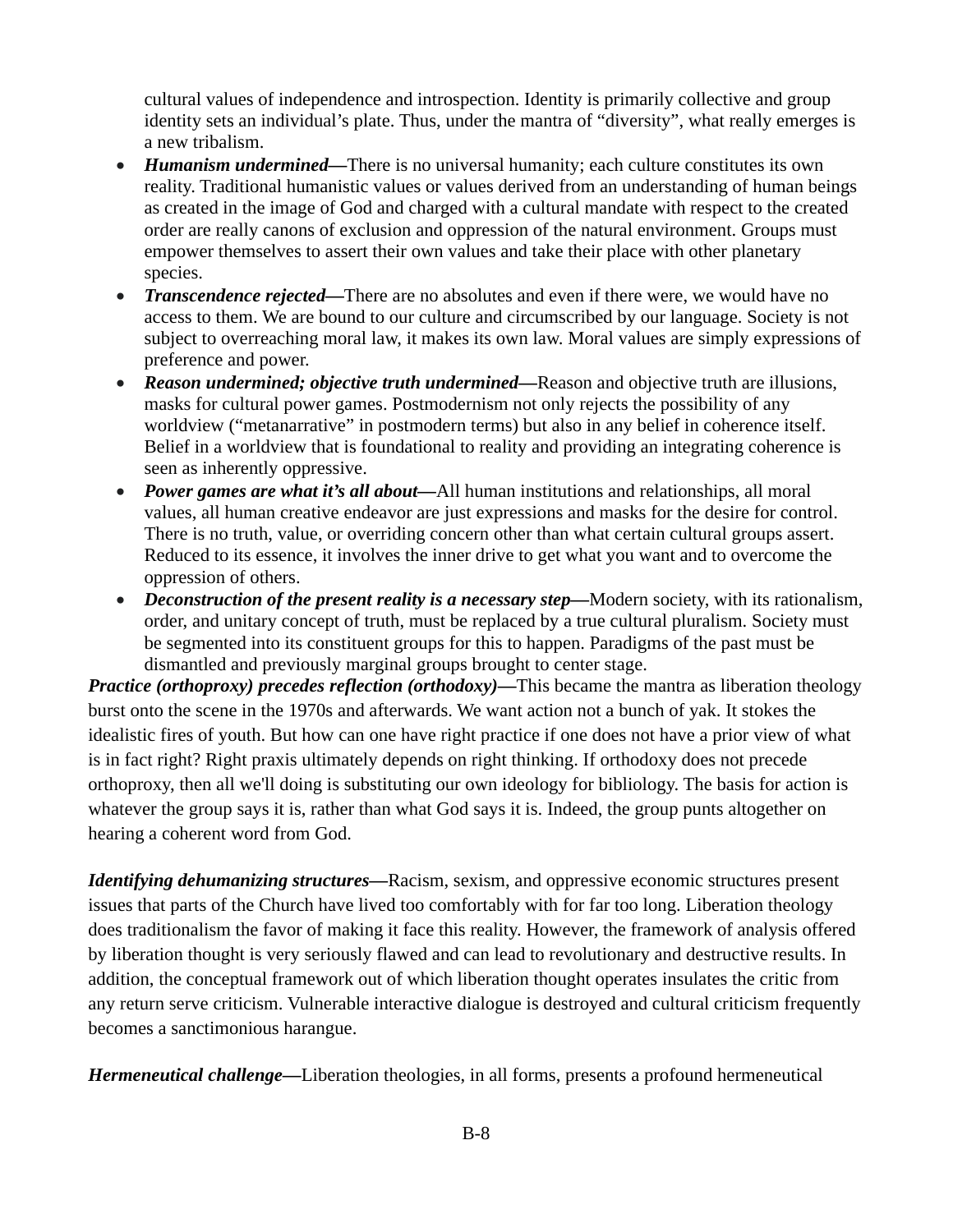question. Bringing one's burning issues to the table and engaging in a dialogue with Scripture is indeed legitimate but there is danger here. First, the burning issue can become an all-defining filter, and all biblical texts not addressing the issue are discarded and left aside. Scripture becomes a tool to advance a cause rather than the Word of God with a coherent and encompassing message addressed to humanity. Liberation theologies of all stripes look for Scriptural texts and stories that mesh with their agenda. In so doing, they establish a canon within the canon, which becomes the controlling factor in their theology.

*Structural social issues predominant—*Liberation thought is so weighted to structural social issues that one wonders what place there is for personal repentance and faith.

*Marxist economics—*Many have found the Marxist association of liberation thought as compromising the Christian identity of the tradition and as having a socio-political (and potentially violent revolutionary) life of its own. Liberation theologians, particularly of Latin America, have concluded that capitalism is inherently evil and Marxist socialism good. A key tenet of Marxist analysis is Marx's view of the person as a self-creation through his or her work, rather than the creation of God. Thus, economic alienation rather than human rebellion and personal sin, is the essential problem. Christian thought would see economic alienation as a structural effect of human waywardness that must be addressed, but not in ways that ignore the deeper issues of our waywardness. The tools used in theological reflection often have a way of directing or misdirecting the conclusions.

*Cultural group experience as normative—*This is another way of saying that liberation or contextual theology is really an exercise in group anthropology rather than in theology. Latin American liberation thought, black theology, feminist theology, and Asian liberation thought all start and end in the particular group's situation, concerns, and activist agenda. Each group seems to implode in ethnocentric thinking.

## **Fragmentation or Coherence—**

**Sources of fragmentation**—Major sources of fragmentation in modern theology include—

*Monergist-synergist divide—Monergism is the view which holds that God works to bring about an* individual's salvation through spiritual regeneration, regardless of the individual's cooperation. In order for salvation to be completely of grace, monergists argue that the gift of salvation must not be freely or contingently received. Monergism contrasts with synergism, the belief that God and individuals cooperate to bring individuals salvation. This played out in The Calvinist/Arminian divide that can be seen throughout Protestantism and to some extent in the tensions between scholastic rationalism and Pietism.

*Classical liberalism-traditionalism divide—At the dawn of the 20<sup>th</sup> century, liberal Protestant theology* was triumphantly proclaiming itself a new kind of Christian theology for the new century announcing itself in works like von Harnack's *What is Christianity.* The two basic tenets of liberal theology were: